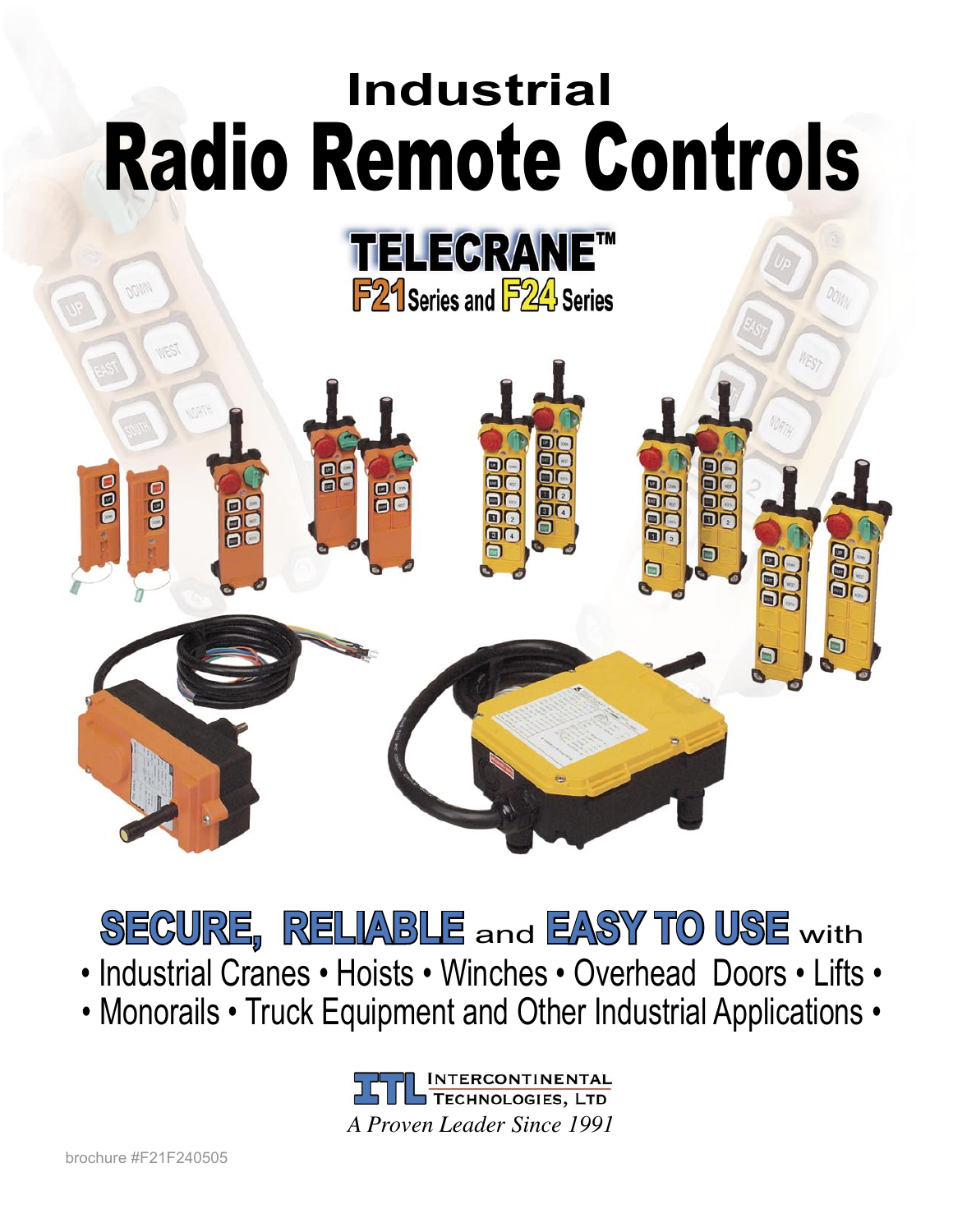



F21-2S / F21-2D

-2S / F21-2D

000











### **TECHNICAL SPECIFICATIONS**

| <b>Transmitter</b>             | F21-2S / F21-2D    | F21-4S / F21-4D     | F21-6S                    |                               |                            | F24-6S / F24-6D   F24-8S / F24-8D   F24-10S / F24-10D |
|--------------------------------|--------------------|---------------------|---------------------------|-------------------------------|----------------------------|-------------------------------------------------------|
| <b>Dimensions</b>              | 5.2" x 1.75" x .9" | $6.2$ " x 2.4" x 2" | $6.2$ " x $2.4$ " x $2$ " | $7.25" \times 2.4" \times 2"$ | $7.25$ " x $2.4$ " x $2$ " | $7.25'' \times 2.4'' \times 2''$                      |
| <b>Weight</b>                  | 5 ounces           | 9 ounces            | 9 ounces                  | 11 ounces                     | 11 ounces                  | 11 ounces                                             |
| Operational<br><b>Distance</b> | Up to<br>150 feet  | Up to<br>250 feet   | Up to<br>250 feet         | Up to<br>500 feet             | Up to<br>500 feet          | Up to<br>500 feet                                     |



#### **GENERAL SPECIFICATIONS** for both F21 & F24 series

Frequencies Available: 310-320Mhz and 428-440Mhz, 76 Channels, Generated by Crystal • Environmental Rating: IP 65 • Temperature Rating: -31°F to 167°F (-35°C to 75°C) • Power Supply Input (X1 & X2): 110/220 V AC or 12-24 V AC/DC • Relays rated at 10amps / 250VAC • Receivers pre-cabled • Transmitters have removable on/off safety key • Main line relay engaged on start, except F21-2S & 2D styles: mainline engaged on any button pressed • Transmitter Case Material: Shock resistant, fiber reinforced nylon • Transmitter Power Source: 2 "AA" Alkaline batteries • Buttons tested to 2 Million Cycles • Transmitter Battery Indication: LED

**FCC Certified – No License Required**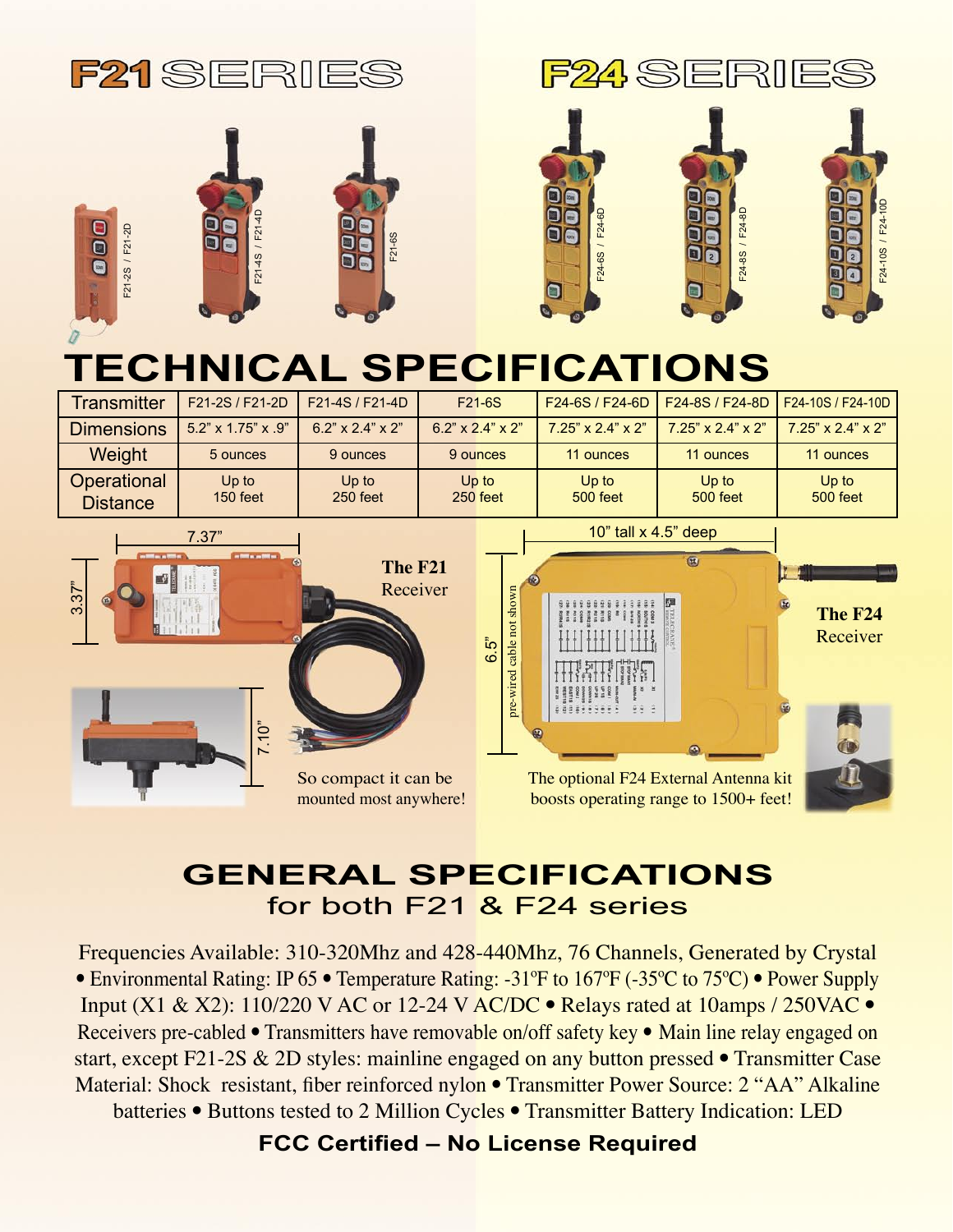## *ETL MAKES IT SIMPLE*

...for you to enable your equipment with wireless remote control. Upon opening its doors in 1991, Intercontinental Technologies, Ltd. (ITL) set out to make radio remote control installation *inexpensive*, simple, and easy to understand. As a *market leader* in radio remote control innovation we've led the way in making remote controlling industrial equipment *faster, safer, and easier*. You'll be happy to know that our products are almost always in stock – *ready for delivery* and our service department is known for its friendly help and quick turnaround! Call an ITL staff member today to fulfill *your* application needs..........1-800-382-3558. Thank You!

### **Telecrane® Systems are easy to connect!**

Wiring diagrams below • Contact us if you have any questions: TEL 847-426-9597 • FAX 847-426-9724 • www.telecrane.com



For **button/relay programmability** see manual or visit: www.telecrane.com

**INTERCONTINENTAL** TECHNOLOGIES, LTD *A Proven Leader Since 1991*